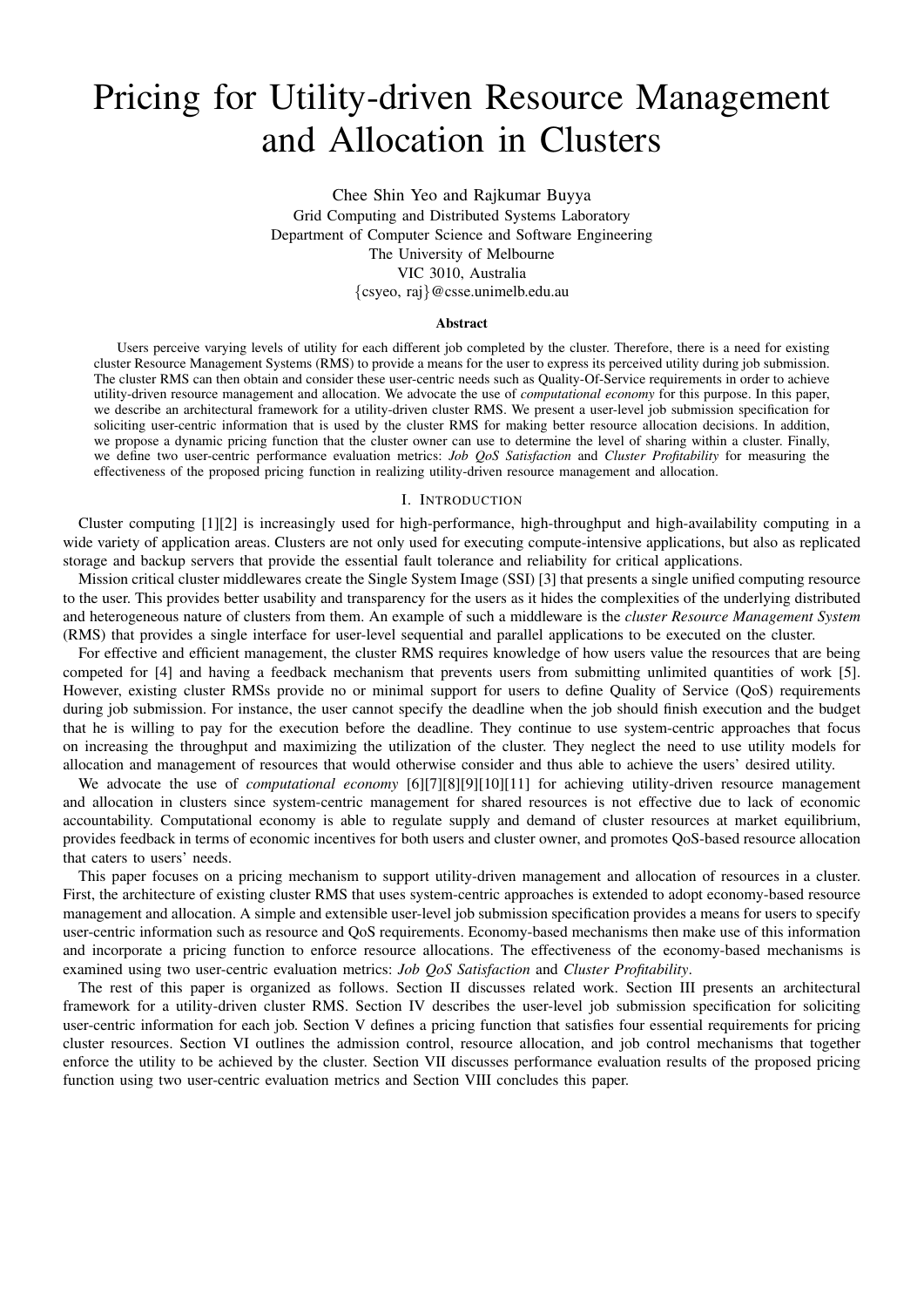# II. RELATED WORK

There are a number of cluster RMSs such as Condor [12], LoadLeveler [13], Load Sharing Facility (LSF) [14], Portable Batch System (PBS) [15], and Sun Grid Engine (SGE) [16]. But, these existing Cluster RMSs adopt system-centric approaches that optimize overall cluster performance. For example, the cluster RMS aims to maximize processor throughput and utilization for the cluster, and minimize average waiting time and response time for the jobs. But, these system-centric approaches neglect and thus ignore user-centric required services that truly determine users' needs and utility. There are no or minimal means for users to define QoS requirements and their valuations during job submission so that the cluster RMS can improve the value of utility. We propose an architectural framework for extending these existing cluster RMSs to support utility-driven resource management and allocation, and describes how economy-based mechanisms can be incorporated to achieve that.

Maui [17] is an advanced scheduler that supports configurable job prioritization, fairness policies and scheduling policies to maximize resource utilization and minimize job response time. It provides extensive options for the administrator to configure and define various priorities of jobs to determine how resources are allocated to jobs. Maui also allows users to define QoS parameters for jobs that will then be granted additional privileges and supports advance reservation of resources where a set of resources can be reserved for specific jobs at a particular timeframe. In addition, Maui can be integrated as the scheduler for traditional cluster RMS such as Loadleveler, LSF, PBS and SGE. But, Maui does not provide economic incentives for users to submit jobs with lower priority or QoS requirements and cluster owner to share resources.

REXEC [10] is a remote execution environment for a campus-wide network of workstations, which forms part of the Berkeley Millennium Project. REXEC allows the user to specify the maximum rate (credits per minute) that he is willing to pay for processor time. The REXEC client then selects a compute node that matches the user requirements and executes the application directly on it. It uses a proportional resource allocation mechanism that allocates resources to jobs proportional to the user valuation irrespective of their job needs. However, our economy-based resource allocation mechanism prioritizes and allocates resources to jobs based on the QoS needs of each job. We allocate resources proportionally to jobs with respect to their required QoS such as deadline rather than user valuation so that more jobs are completed with their QoS fulfilled.

Libra [11] is an initial work done that successfully demonstrates that an economy-based scheduler is able to deliver more utility to users compared to traditional scheduling policies. Libra allows users to specify QoS requirements and allocates resources to jobs proportional to their specified QoS requirements. Thus, Libra can complete more jobs with their QoS requirements satisfied as compared to system-centric scheduling policies that do not consider various QoS needs of different jobs. Currently, Libra computes a static cost that provides incentives for jobs with a more relaxed deadline so as to encourage users to submit jobs with a longer deadline. But, Libra does not consider the actual supply and demand of resources, thus users can continue to submit unlimited amount of jobs into the cluster if they have the budget. In this paper, we propose an enhanced pricing function that satisfies four essential requirements for pricing of cluster resources and prevents the cluster from overloading.

# III. ARCHITECTURAL FRAMEWORK

We describe an architectural framework for extending an existing system-centric cluster RMS to support utility-driven resource management and allocation. Fig. 1 shows the architectural framework for a utility-driven cluster RMS. Four additional mechanisms: Pricing, Economy-based Admission Control, Economy-based Resource Allocation, and Job Control (shaded in Fig. 1) are to be implemented as pluggable components into the existing cluster RMS architecture to support utility-driven resource management.

A utility-driven cluster RMS needs to determine the cost the user has to pay for executing a job and fulfilling his QoS requirements. This in turn generates economic benefits for the cluster owner to share the cluster resources. We propose a *Pricing* mechanism that employs some pricing function for this purpose. Later in this paper, we discuss a pricing function that aims to be flexible, fair, dynamic and adaptive.

There should also be an admission control mechanism to control the number of jobs accepted into the cluster. If no admission control is implemented, increasing job submissions will result in fewer jobs to be completed with the required QoS due to insufficient cluster resources for too many jobs. We propose an *Economy-based Admission Control* mechanism that uses dynamic and adaptive pricing (determined by the Pricing mechanism) as a natural means for admission control. For example, increasing demand of a particular resource increases its price so that fewer jobs that have sufficiently high budget will be accepted. In addition, our Economy-based Admission Control mechanism also examines the required QoS of submitted jobs to admit only jobs whose QoS can be satisfied.

After a job is accepted, the cluster RMS needs to determine which compute node can execute the job. In addition, if there are multiple jobs waiting to be allocated, the cluster RMS needs to determine which job has the highest priority and should be allocated first. We propose an *Economy-based Resource Allocation* mechanism that considers user-centric requirements of jobs such as required resources and QoS parameters like deadline and budget, and allocate resources accordingly to these needs.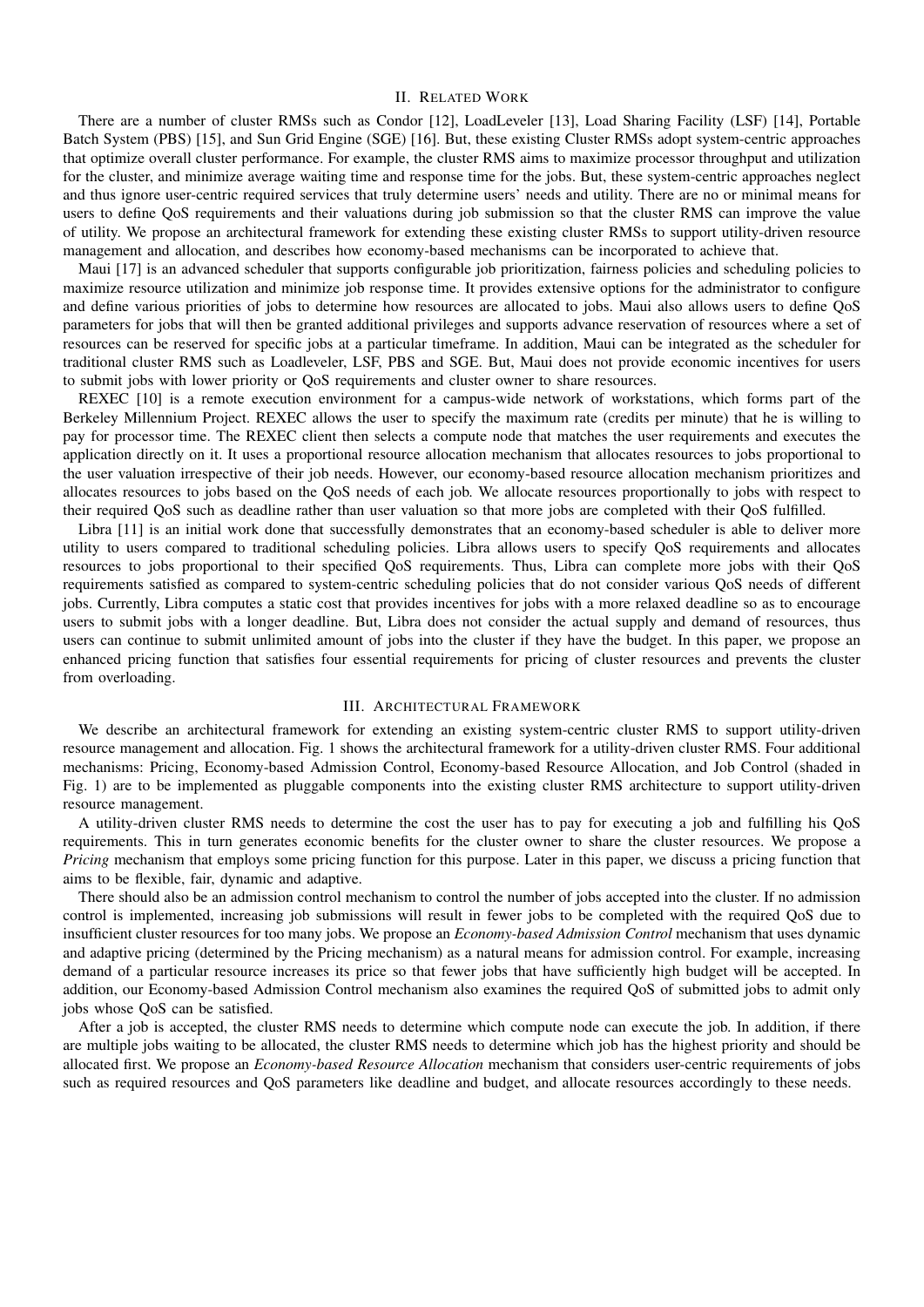

Fig. 1. Architectural framework for a utility-driven cluster RMS. The Economy-based Admission Control mechanism determines whether a job submitted into the cluster should be accepted or rejected and feedback to the user. If accepted, the Economy-based Resource Allocation mechanism determines the best compute node to execute the job. The Job Control mechanism then enforces the resource allocation to ensure that the required utility is achieved.

After resource allocation, there should be a mechanism to enforce the resource allocation so as to ensure that the required level of utility can be achieved. We propose a *Job Control* mechanism at each compute node that monitors and adjusts the resource allocation if necessary.

As shown in Fig. 1, there are  $u$  local users who can submit jobs to the cluster for execution. The cluster has a single manager node and  $c$  compute nodes. The centralized resource manager of the cluster RMS is installed on the manager node to provide the user interface for users to submit jobs into the cluster. The typical flow of a job in a utility-driven cluster RMS (circled numbers in Fig. 1) is as follows:

- 1) A user submits a job to the cluster RMS using the user-level job submission specification.
- 2) The Economy-based Admission Control mechanism determines whether the job should be accepted or rejected based on the job details and QoS requirements given in the job submission specification and current workload commitments of the cluster. The outcome is feedback to the user.
- 3) If the job is accepted, the Economy-based Resource Allocation mechanism determines which compute node the job is to be allocated to. The job manager is then informed to dispatch the job to the selected compute node.
- 4) The Job Control mechanism administers the execution of the job and enforces the resource allocation.
- 5) The job finishes execution and its execution result is returned to the user.

# IV. USER-LEVEL JOB SUBMISSION SPECIFICATION

We propose a simple generic user-level job submission specification to capture user-centric information defined as follows:

$$
job_i([Segment_1][Segment_2]...[Segment_s])
$$
\n<sup>(1)</sup>

Each job  $i$  submitted to the cluster has a corresponding submission specification comprising of  $s$  segments. Each segment acts as a category that contains fine-grain parameters to describe a particular aspect of job  $i$ .

The job submission specification is designed to be extensible such that new segments can be added into the specification and new parameters can be added within each segment. This flexibility can thus allow customization for gathering varying information of jobs belonging to different application models. For instance, a job belonging to a workflow-based application may have a data dependency segment.

Currently, we identify a basic job submission specification that consists of four segments for a parallel compute-intensive job:

$$
job_i([JobDetails][ResourceRequests][QoSConstraints][QoSOptimization])
$$
\n(2)

The first segment, JobDetails describes information pertaining to the job. This provides the cluster RMS with necessary knowledge that may be utilized for more effective resource allocation. One basic example of  $JobDetails$  is:

1) Runtime Estimate  $RE_i$ : the estimated time needed to complete a job i on a compute node. We define the runtime  $R_i$  of job  $i$  as the time period for it to be processed on a compute node provided that it is allocated the node's full proportion of processing power. Thus, the runtime varies on nodes of different hardware and software architecture and does not include any waiting time and communication latency. The runtime can also be expressed in terms of the job length in million instructions (MI).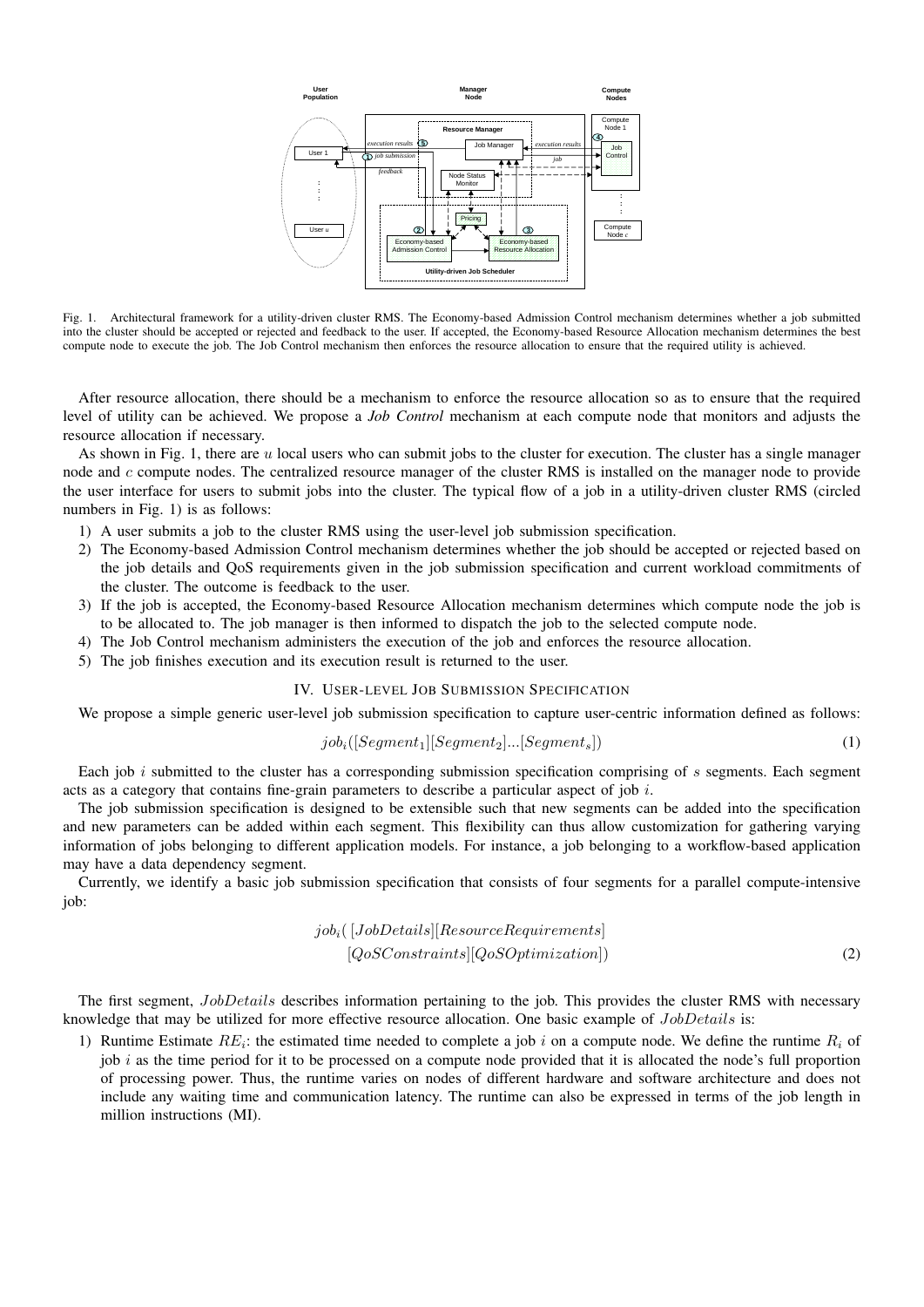The second segment, ResourceRequirements specifies the resources that are needed by the job in order to be executed on a compute node. This facilitates the cluster RMS to determine whether a compute node has the necessary resources to execute the job. Two basic examples of  $ResourceRequest$  are:

- 1) Memory size  $MEM_i$ : the amount of local physical memory space needed to execute job i.
- 2) Disk storage size  $DISK_i$ : the amount of local hard disk space required to store job i.
- 3) Number of processors  $PROC_i$ : the number of processors required by job i to run.

The third segment,  $QoSConstraints$  states the OoS characteristics that have to be fulfilled by the cluster RMS. This captures user-centric requirements that are necessary to achieve the user's perceived utility. Two basic examples of QoSConstraints are:

- 1) Deadline  $D_i$ : the time period in which job i has to be finished.
- 2) Budget  $B_i$ : the budget that the user is willing to pay for job i to be completed with the required QoS (eg. deadline) satisfied.

The fourth segment, *QoSOptimization* identifies which *QoS* characteristics to optimize. This supports user personalization whereby the user can determine specific QoS characteristics he wants to optimize. Two basic examples of QoSOptimization are:

- 1) Finish time  $FT_i$ : the time when job i finishes execution on a compute node. This means that the user wants the job to be finished in the shortest time, but within the specified budget.
- 2) Cost  $C_i$ : the actual cost the user pays to the cluster for job i provided that the required QoS is satisfied. This means that the user wants to pay the lowest cost for completing the job.

This example for a parallel compute-intensive job demonstrates the flexibility and effectiveness of the proposed generic user-level job submission specification in soliciting user-centric requirements for different application models. Users are able to express their job-specific needs and desired services that are to be fulfilled by the cluster RMS for each different job. The cluster RMS can utilize these information to determine which jobs have higher priority and allocate resources accordingly so as to maximize overall users' perceived utility, thus achieving utility-driven resource management and allocation.

# V. PRICING OF RESOURCES

## *A. Four Essential Requirements*

We outline four essential requirements for defining a pricing function to price cluster resources. First, the pricing function should be *flexible* so that it can be easily configured by the cluster owner to modify the pricing of resources to determine the level of sharing. Second, the pricing function has to be *fair*. Resources should be priced based on actual usage by the users. This means that users who use more resources pay more than users who use fewer resources. With QoS, users who specify high QoS requirements (such as a short deadline) for using a resource pay more than users who specify low QoS requirements (a long deadline). Third, the pricing function should be *dynamic* such that the price of each resource is not static and changes depending on the cluster operating condition. Fourth, the pricing function needs to be *adaptive* to changing supply and demand of resources so as to compute the relevant prices accordingly. For instance, if demand for a resource is high, the price of the resource should be increased so as to discourage users from overloading this resource and to maintain equilibrium of supply and demand of resources.

# *B. Pricing Function*

We define a pricing function that is able to satisfy the above mentioned four essential requirements for pricing of cluster resources. Examples of cluster resources that are utilized by a job are processor time, memory size and disk storage size. The pricing function computes the pricing rate  $P_{ij}$  for per unit of cluster resource utilized by job i on compute node j as:

$$
P_{ij} = (\alpha * PBase_j) + (\beta * PUtil_{ij})
$$
\n(3)

The pricing rate  $P_{ij}$  comprises of two components: a static component based on the base pricing rate  $PBase_j$  for utilizing the resource on compute node j and a dynamic component based on the utilization pricing rate  $PUtil_{ij}$  of that resource that takes into account job i. The factors  $\alpha$  and  $\beta$  for the static and dynamic components respectively provides the flexibility for the cluster owner to easily configure and modify the weightage of the static and dynamic components on the overall pricing rate  $P_{ij}$ .

The cluster owner specifies the fixed base pricing rate  $PBase_j$  for per unit of cluster resource. For instance,  $PBase_j$  can be \$1 per second for processor time, \$2 per MB for memory size, and \$10 per GB for disk storage size.  $Plttil_{ij}$  is computed as a factor of  $PBase_j$  based on the utilization of the resource on compute node j from time  $AT_i$  to  $DT_i$ , where  $AT_i$  is the time when job i arrives at the cluster and  $DT_i$  is the deadline time which job i has to be completed:

$$
PUtil_{ij} = \frac{RESMax_j}{RESFree_{ij}} * PBase_j
$$
\n<sup>(4)</sup>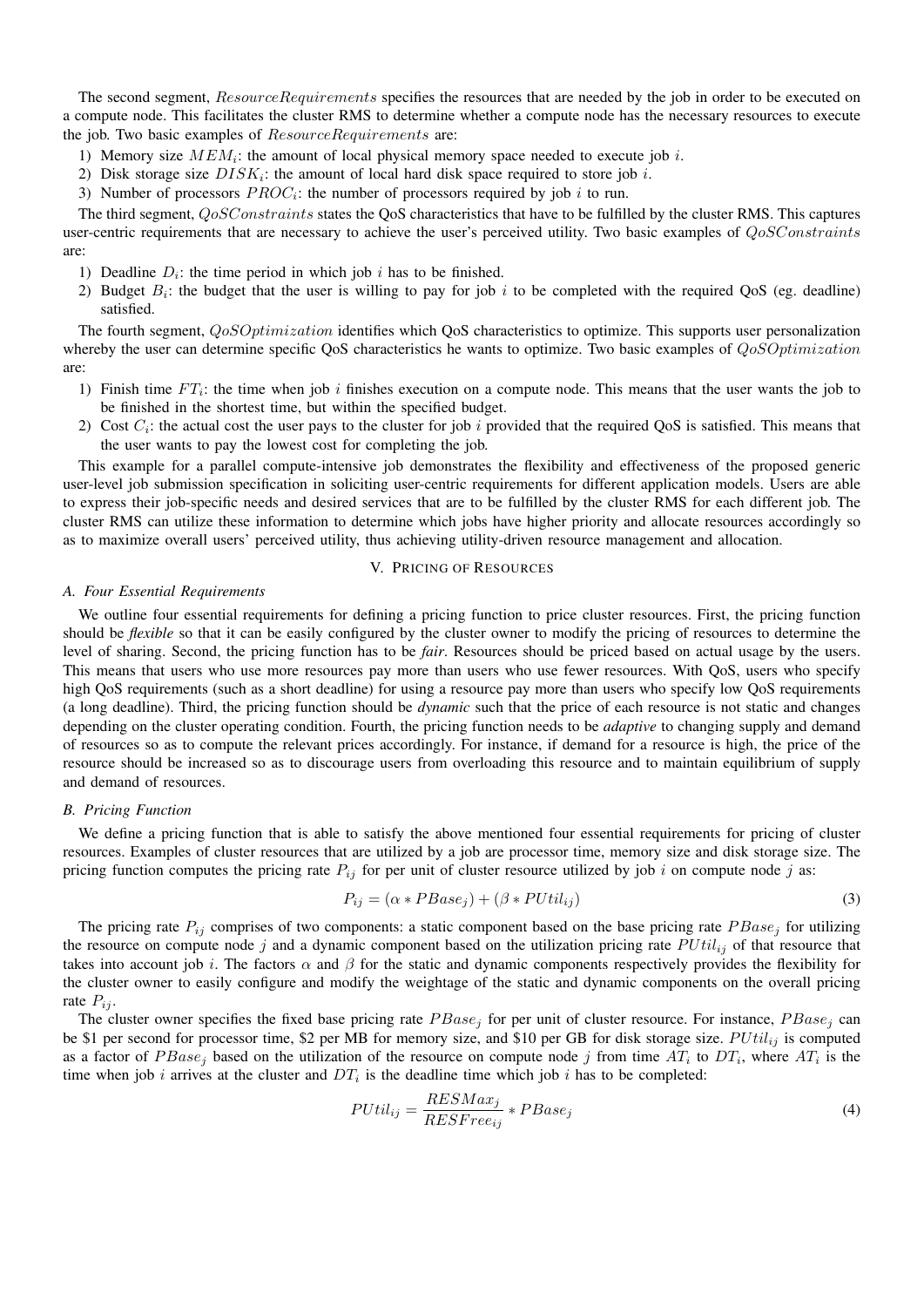$RESMax_j$  is the maximum units of the resource on compute node j from time  $AT_i$  to  $DT_i$ .  $RESFree_{ij}$  is the remaining free units of the resource on compute node j from time  $AT_i$  to  $DT_i$ , after deducting units of resource committed for other current executing jobs and job  $i$  from the maximum units of the resource:

$$
RESFree_{ij} = RESMax_j - \left(\sum_{k=1}^{n_{accept_j}} RES_k\right) - RES_i
$$
\n(5)

For *n* jobs submitted to the cluster,  $n_{accept}$  jobs are accepted for execution by the admission control. If there is no admission control,  $n_{accept} = n$ . We define  $n_{accept_j}$  to be  $n_{accept_j}$  jobs that are executing on compute node j from time  $AT_i$  to  $DT_i$ . Our Economy-based Admission Control and Resource Allocation mechanisms first check that there is sufficient resource on node j before computing its pricing rate  $P_{ij}$  so that  $RESFree_{ij}$  is always positive.

The pricing function computes the pricing rate  $P_{ij}$  for each different resource to be used by job i on compute node j. Thus, the overall pricing rate of executing job i on compute node j can be computed as the sum of each  $P_{ij}$ . This fine-grain pricing is fair since jobs are priced based on the amount of different resources utilized. For instance, a compute-intensive job does not require a large disk storage size as compared to a data-intensive job and therefore is priced significantly lower for using the disk storage resource.

The pricing function provides incentives that takes into account both user-centric and system-centric factors. The user-centric factor considered is the amount of a resource  $RES_i$  required by job i. For example, a low amount of the required resource (a low  $RES_i$ ) results in a low pricing rate  $P_{ij}$ . The system-centric factor taken into account is the availability of the required resource  $RESFree_{ij}$  on the compute node j. For instance, the required resource that is low in demand on node j (a high  $RESFree_{ij}$ ) will have a low pricing rate  $P_{ij}$ .

Libra [11] gives incentives to jobs with long deadlines as compared to jobs with short deadlines irrespective of the cluster workload condition. Instead, our proposed pricing function considers the cluster workload because the utilization pricing rate  $PUtil_{ij}$  considers the utilization of a resource based on the required deadline of job i (from time  $AT_i$  to  $DT_i$ ). Consider this example where the user specifies a short deadline and long deadline of 2 and 5 hours respectively to execute a job i that requires 10 units of memory size. For the compute node j, we assume that the base pricing rate  $PBase_j$  is \$1 per unit, there are 100 free units of memory size for each hour of deadline, and there are  $n_{accept_j}$  jobs using 90 units of memory size during both deadlines. So, for a short deadline of 2 hours,  $Pltil_{ij} = (200/(200-90-10)) * 1 = $2$  per unit. Whereas, for a long deadline of 5 hours,  $Pltil_{ij} = (500/(500 - 90 - 10)) * 1 = $1.25$  per unit which is lower.

Our proposed pricing function is dynamic since the overall pricing rate of a job varies depending on the availability of each resource on different compute nodes for the required deadline. It is also adaptive as the overall pricing rate is adjusted automatically depending on the current supply and demand of resources to either encourage or discourage job submission.

### VI. MECHANISMS FOR ENFORCING REQUIRED UTILITY

We enhance the admission control and resource allocation mechanisms from Libra [11] to incorporate the proposed user-level job submission specification that solicits fine-grain user-centric information for jobs and the proposed pricing function that computes dynamic and adaptive pricing for resources.

# *A. Economy-based Admission Control and Resource Allocation*

We consider utility-driven resource management and allocation in a simplified cluster operating environment with the following assumptions:

- 1) The users submit parallel compute-intensive jobs that require at least one or more processors into the cluster for execution.
- 2) The runtime estimate of each job is known and given during job submission and is correct. We envision that the nature of the jobs submitted enables their runtimes to be predicted in advance based on means such as past execution history.
- 3) The QoS requirements specified by the user during job submission do not change after the job is accepted.
- 4) The cluster RMS is the only gateway for users to submit jobs to the cluster. In other words, all compute nodes in the cluster are dedicated for executing jobs that can only be assigned by the cluster RMS. This also implies that the cluster RMS has the full knowledge of allocated workload currently in execution and the resources available on each compute node.
- 5) The compute nodes can be homogeneous (have the same hardware architectures) or heterogeneous (have different hardware architectures). For heterogeneous compute nodes, the runtime estimate is translated to its equivalent on the allocated compute node.
- 6) The underlying operating system at the compute nodes supports time-shared execution mechanism. A time-shared execution mechanism allows multiple jobs to be executed on a compute node at the same time. Each job shares processor time by executing within assigned processor time partitions.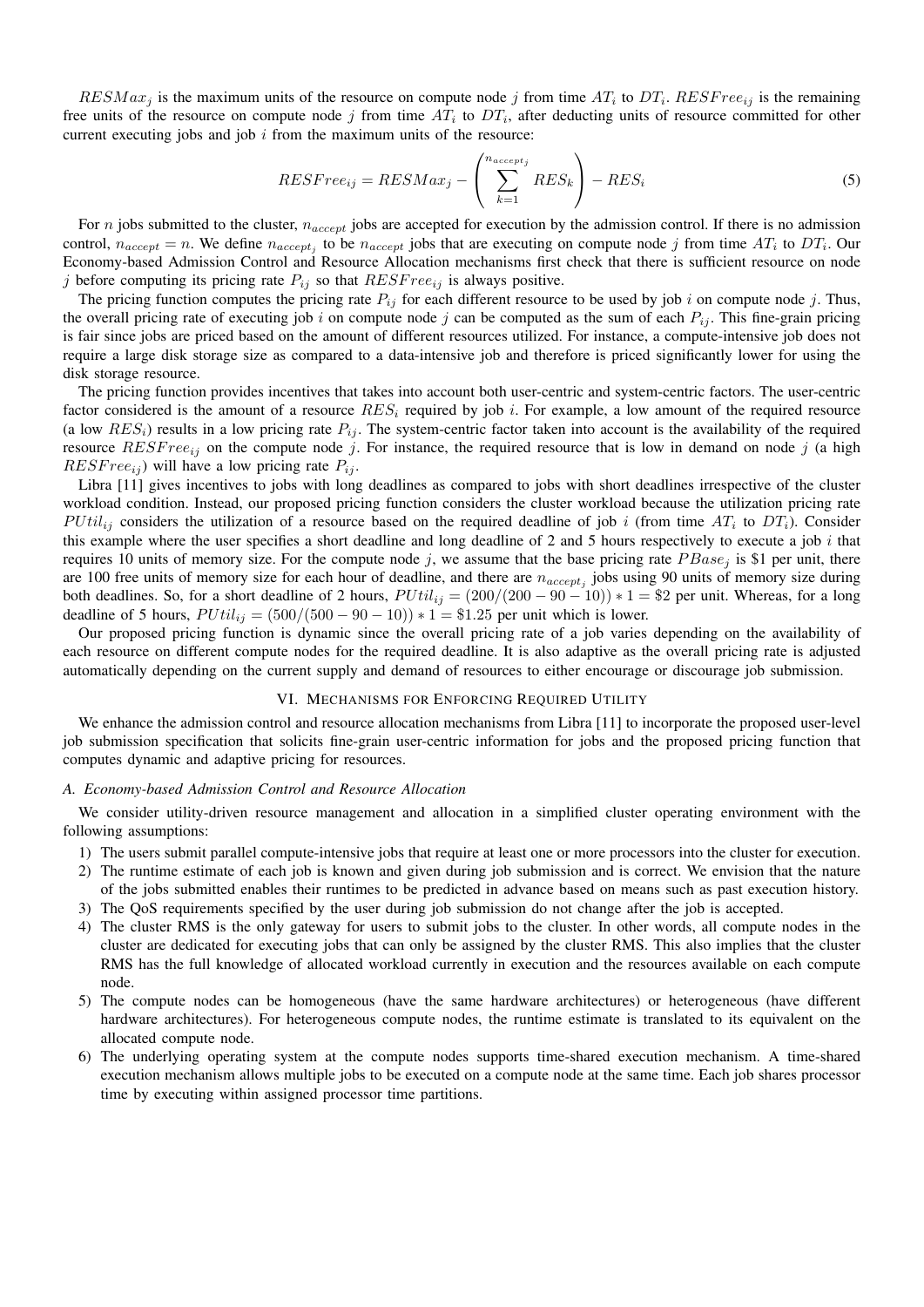Currently, our enhanced Economy-based Admission Control and Resource Allocation mechanisms use a simplified version of the job submission specification in (2) that excludes the  $QoSOptimization$  segment for the parallel compute-intensive jobs:

- 1) JobDetails:
	- a) Runtime estimate  $RE_i$
- 2) ResourceRequirements:
	- a) Memory size  $MEM_i$
	- b) Disk storage size  $DISK_i$
	- c) Number of processors  $PROC_i$
- 3) QoSConstraints:
	- a) Deadline  $D_i$
	- b) Budget  $B_i$

In addition, it only considers a single cluster resource which is the processor time utilized by the job. In this case, the proposed pricing function only computes the pricing rate for the processor time resource. So,  $RESFree_{ij}$  which is the free processor time resource on compute node j from time  $AT_i$  to  $DT_i$ , excluding the runtime estimate  $RE_k$  used by other current executing jobs and  $RE_i$  by job i is defined as:

$$
RESFree_{ij} = RESMax_j - \left(\sum_{k=1}^{n_{acceptj}} RE_k\right) - RE_i
$$
\n(6)

Our enhanced Economy-based Admission Control and Resource Allocation mechanisms determine whether a job can be accepted or rejected based on three criteria:

- 1) Resources required by the job to be executed
- 2) Deadline that the job has to be finished
- 3) Budget to be paid by the user for the job to be finished within the deadline

Algorithm 1 shows the pseudocode for the enhanced Economy-based Admission Control and Resource Allocation mechanisms using the proposed pricing function. First, the Admission Control mechanism determines whether there is sufficient number of compute nodes that can fulfill the specified resource requirements for job  $i$  (line 1–8). This rejects jobs that require more resources than that can be supported by the cluster. Then, the Admission Control mechanism determines whether there is sufficient number of these compute nodes that can fulfill the required deadline time  $DT_i$  and has the required resources for job i with runtime estimate  $RE_i$  (line 9–16). These compute nodes are then sorted in ascending order using  $RESFree_{ij}$  in (6) (line 17). This ensures that each compute node is allocated jobs to its maximum capacity so that more jobs can be accepted and completed within their required deadlines. The first  $PROC<sub>i</sub>$  number of compute nodes in the sorted list that is within the specified budget  $B_i$  is then allocated to job i (line 18–34). A node j is allocated if its cost for utilizing the processor time resource based on the pricing rate  $P_{ij}$  in (3) is not more than the specified budget  $B_i$  of job i (line 19–25). The cost  $C_i$  for job i is thus computed as the highest cost needed from the allocated  $PROC<sub>i</sub>$  number of allocated compute nodes (line 22–24). If there is sufficient number of compute nodes meeting  $B_i$ , job i is accepted, else it is rejected (line 30–34).

#### *B. Job Control*

The Job Control mechanism at each compute node needs to enforce the QoS of a job so as to ensure that the job can finish with the required utility. Currently, we only consider enforcing a single QoS which is the deadline. We adopt the time-shared job control mechanism from Libra [11] that implements proportional-share resource allocation based on the required deadline of the job. The Job Control mechanism computes the initial processor time partition for a newly started job and then periodically updates processor time partitions for all current executing jobs to enforce that their deadlines can be satisfied.

Algorithm 2 shows the pseudocode for the Job Control mechanism that computes the processor time partition for each job i that is executing on a compute node j. The job control updates new processor time partition for every executing job i based on the processor clock time completed so far and the actual wall clock time taken with respect to its runtime estimate  $RE_i$ and deadline  $D_i$  (line 1–4).

# VII. PERFORMANCE EVALUATION

We evaluate the performance of our enhanced deadline-based proportional processor share policy (referred to as Libra+\$) through simulation for varying cluster workload, varying pricing factor and tolerance against runtime under-estimates.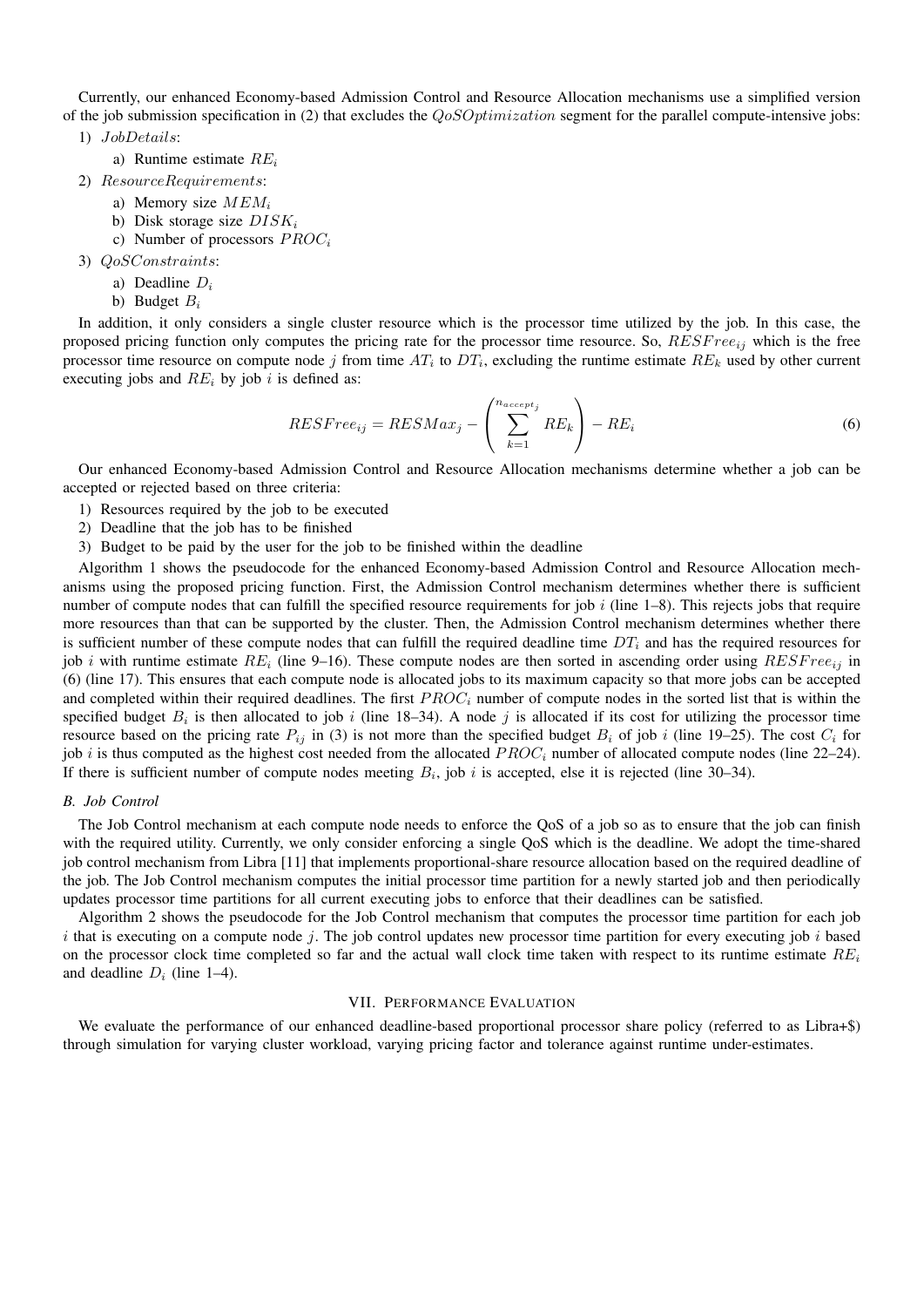Algorithm 1: Pseudocode for Economy-based Admission Control and Resource Allocation mechanisms.

```
1 for j \leftarrow 0 to c do
 2 if node j has required resources then
 3 place node j in ListResReg_i;<br>4 endif
        endif
 5 endfor
 6 if ListResReg_i_size < PROC_i then
 7 reject job i with cannot meet resources message;
 8 else
9 for j \leftarrow 0 to ListResReq<sub>i</sub>_size -1 do<br>10 if node j can finish job i with RE_i10 if node j can finish job i with RE_i before DT_i and node j has required resources for RE_i then place node j in ListDeadline<sub>i</sub>;
                 place node j in ListDeadline_i;
12 endif
13 endfor
14 if ListDeadline_i_size < PROC_i then
15 reject job i with cannot meet deadline message:
16 else
             sort ListDeadline<sub>i</sub> by RESF ree<sub>ij</sub> in ascending order;
18 for j \leftarrow 0 to ListDeadline<sub>i</sub>_size -1 do
19 compute P_{ij};<br>20 if RE_i * P_{ij}20 if RE_i * P_{ij} \leq B_i then<br>21 blace node i in List
21 place node j in ListAllocation<sub>i</sub>:<br>22 if ListAllocation<sub>i</sub> size = 1 or I
22 if ListAllocation<sub>i</sub> size = 1 or RE_i * P_{ij} > C_i then<br>23 C_i = RE_i * P_{i,i}:
                           C_i = RE_i * P_{ij};24 endif
25 endif
26 if ListAllocation_i.size = PROC_i then<br>27 break:
                      break:
28 endif
29 endfor
30 if List Allocation_i.size < PROC_i then<br>31 reject job i with cannot meet budget
                  reject job i with cannot meet budget message;
32 else
                  accept job i and allocate job i to all nodes in ListAllocation_i;
34 endif
35 endif
36 endif
```

| <b>Algorithm 2:</b> Pseudocode for Job Control mechanism. |
|-----------------------------------------------------------|
|-----------------------------------------------------------|

1 for *all job* i *executing on compute node* j do

2 get processor clock time  $clockCPU_{ij}$  completed so far by node j for job i;<br>3 get wall clock time  $clockWall_i$  currently taken by job i;

3 get wall clock time  $clockWall_i$  currently taken by job i;

set processor time partition  $Partition_{ij} = \frac{RE_i - clockCPU_{ij}}{D_i - clockWall_i};$ 

5 endfor

# *A. Evaluation Metrics*

We define two user-centric performance evaluation metrics to measure the level of utility achieved by the cluster: Job QoS Satisfaction and Cluster Profitability.

*Job QoS Satisfaction* measures the level of utility for satisfying job requests. A higher Job QoS Satisfaction represents better performance. It is computed as the proportion of  $n_{QoS}$  jobs whose required QoS (deadline and budget) are fulfilled out of n jobs submitted:

$$
Job \ QoS\ S \text{atification} = n_{QoS}/n \tag{7}
$$

 $n_{OoS}$  is  $n_{accept}$  jobs (accepted by the admission control) with their required QoS satisfied. Currently, we only consider two basic QoS parameters: deadline  $D_i$  and budget  $B_i$ . To satisfy  $D_i$ , the finish time must be less than the deadline time, that is  $FT_i \leq DT_i$ . To satisfy  $B_i$ , the actual cost paid by the user must be less than the budget, that is  $C_i \leq B_i$ .

*Cluster Profitability* measures the level of utility for generating economic benefits for the cluster owner. A higher Cluster Profitability denotes better performance. It is computed as the proportion of profit earned by the cluster for meeting job QoS out of the total budget of jobs that are submitted:

Cluster Profitability = 
$$
\sum_{i=1}^{n_{QoS}} C_i / \sum_{i=1}^{n} B_i
$$
 (8)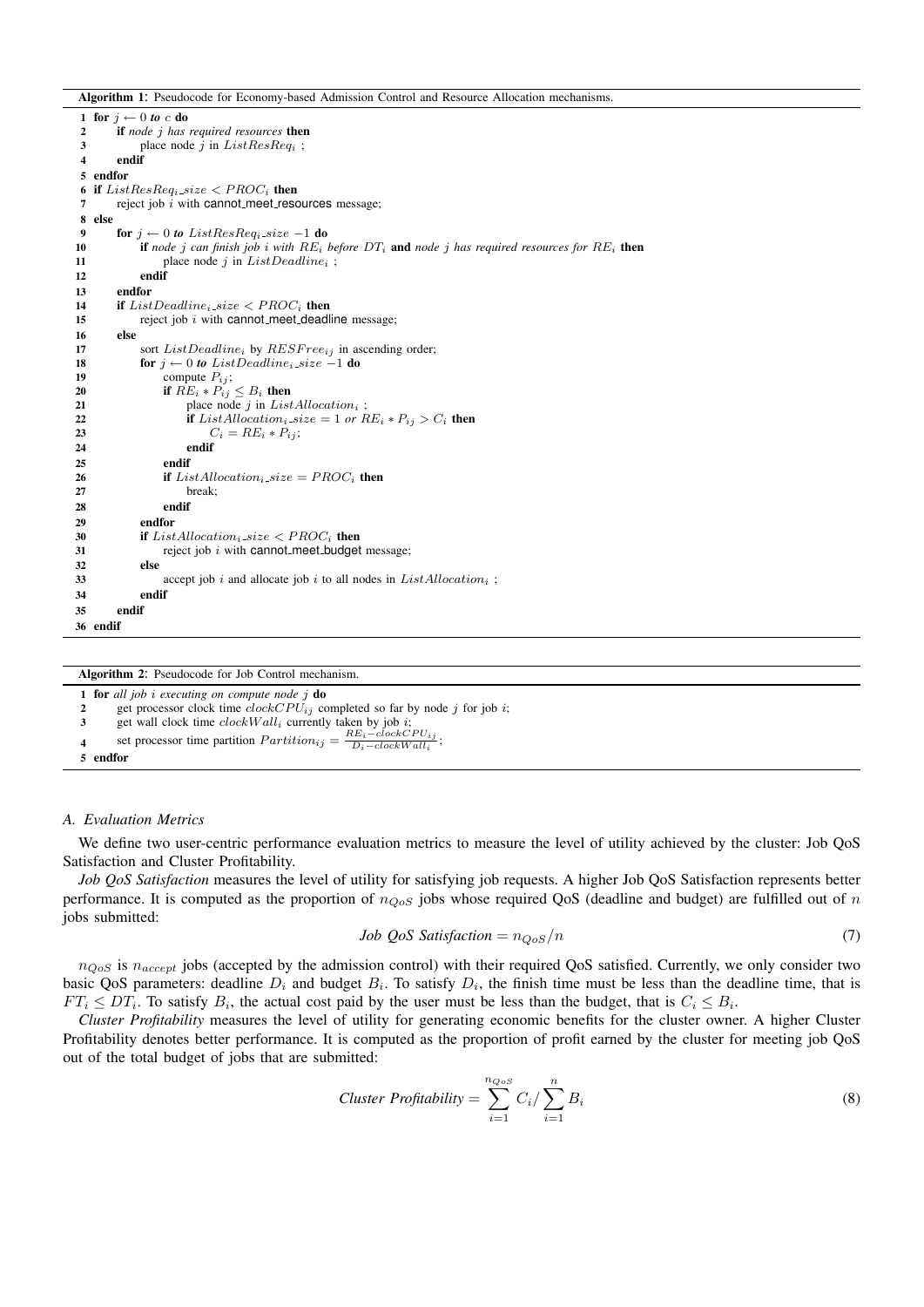# TABLE I

#### DEFAULT SIMULATION SETTINGS.

| Parameter                      | Default value |
|--------------------------------|---------------|
| % of high urgency jobs         | 20.0          |
| % of low urgency jobs          | 80.0          |
|                                |               |
| Deadline high: low ratio       | 4.0           |
| Deadline low mean              | 2.0           |
|                                |               |
| Budget high: low ratio         | 4.0           |
| Budget low mean                | 2.0           |
|                                |               |
| Arrival delay factor           | 0.5           |
| % of inaccuracy                | 0.0           |
|                                |               |
| Libra $+$ \$:                  |               |
| Static pricing factor $\alpha$ | 1.0           |
| Dynamic pricing factor $\beta$ | 0.1           |

# *B. Experimental Methodology*

We use GridSim [18] to evaluate the performance. GridSim provides an underlying infrastructure that allows construction of simulation models for heterogeneous resources, users, applications and schedulers. GridSim has been used for the design and evaluation of economy-based scheduling algorithms in both cluster [11] and Grid computing [19][20].

For the experiments, we use a subset of the last 5000 jobs in the SDSC SP2 trace (April 1998 to April 2000) version 2.2 from Feitelson's Parallel Workload Archive [23]. This 5000 job subset is based on the last 3.75 months of the SDSC SP2 trace and requires an average of 17 processors, average inter arrival time of 1969 seconds (32.8 minutes), and average runtime of 8671 seconds (2.4 hours).

As QoS parameters (deadline and budget) are not recorded in the trace, we follow a similar experimental methodology in [24] to model these parameters through two job classes: (i) high urgency and (ii) low urgency. Each job in the *high urgency* class has a deadline of low  $D_i/R_i$  value and budget of high  $B_i/f(R_i)$  value.  $f(R_i)$  is a function to represent the minimum budget the user will quote with respect to  $R_i$ . Conversely, each job in the *low urgency* class has a deadline of high  $D_i/R_i$ value and budget of low  $B_i/f(R_i)$  value. This model is realistic since a user who submits a more urgent job to be completed within a shorter deadline is likely to offer a higher budget for the job to be finished on time. The arrival sequence of jobs from the high urgency and low urgency classes is randomly distributed.

Values are normally distributed within each of deadline and budget parameters. The ratio of the means for each parameter's high-value and low-value is thus known as the *high:low ratio*. So, a higher budget high:low ratio denotes that high urgency jobs have larger budgets that of a lower ratio. For instance, a budget high:low ratio of 8 means the  $B_i/R_i$  mean of high urgency jobs is two times more than that of a budget high:low ratio of 4.

Table I lists the default settings for our simulations. We model varying workload thru the *arrival delay factor* which sets the arrival delay of jobs based on the inter arrival time from the trace. For example, an arrival delay factor of 0.1 means a job with 600 seconds of inter arrival time from the trace now has a simulated inter arrival time of 60 seconds. Hence, a lower delay factor represents higher workload by shortening the inter arrival time of jobs.

We investigate the tolerance against runtime under-estimates so as to examine the impact of delays caused by earlier jobs on later jobs, in particular failing to meet their required QoS. We do not consider over-estimated value of  $RE_i$  since jobs accepted by the admission control will still be completed within their required deadlines. The *inaccuracy* of runtime under-estimates is computed with respect to the real runtime from the trace. An inaccuracy of  $0\%$  assumes runtime estimates are equal to the real runtimes of the jobs, while a higher percentage denotes higher under-estimation.

For the operating environment, we simulate the 128-node IBM SP2 located at San Diego Supercomputer Center (SDSC) (where the selected trace originates from) with the following characteristics:

• SPEC rating of each compute node: 168

- Number of compute nodes: 128
- Processor type on each compute node: RISC System/6000
- Operating System: AIX

To facilitate comparison, we also model three backfilling resource allocation policies: (i) FCFS-BF, (ii) SJF-BF, and (iii) EDF-BF which prioritize jobs based on arrival time (First Come First Serve), runtime estimate (Shortest Job First), and deadline (Earliest Deadline First) respectively, in addition to Libra [11] and Libra+\$. These three policies are implemented as variations of EASY backfilling [21][22] that assigns unused processors to the next waiting jobs in the queue based on their runtime estimates, provided that they do not delay the first job with highest priority. This means that each job needs to wait for its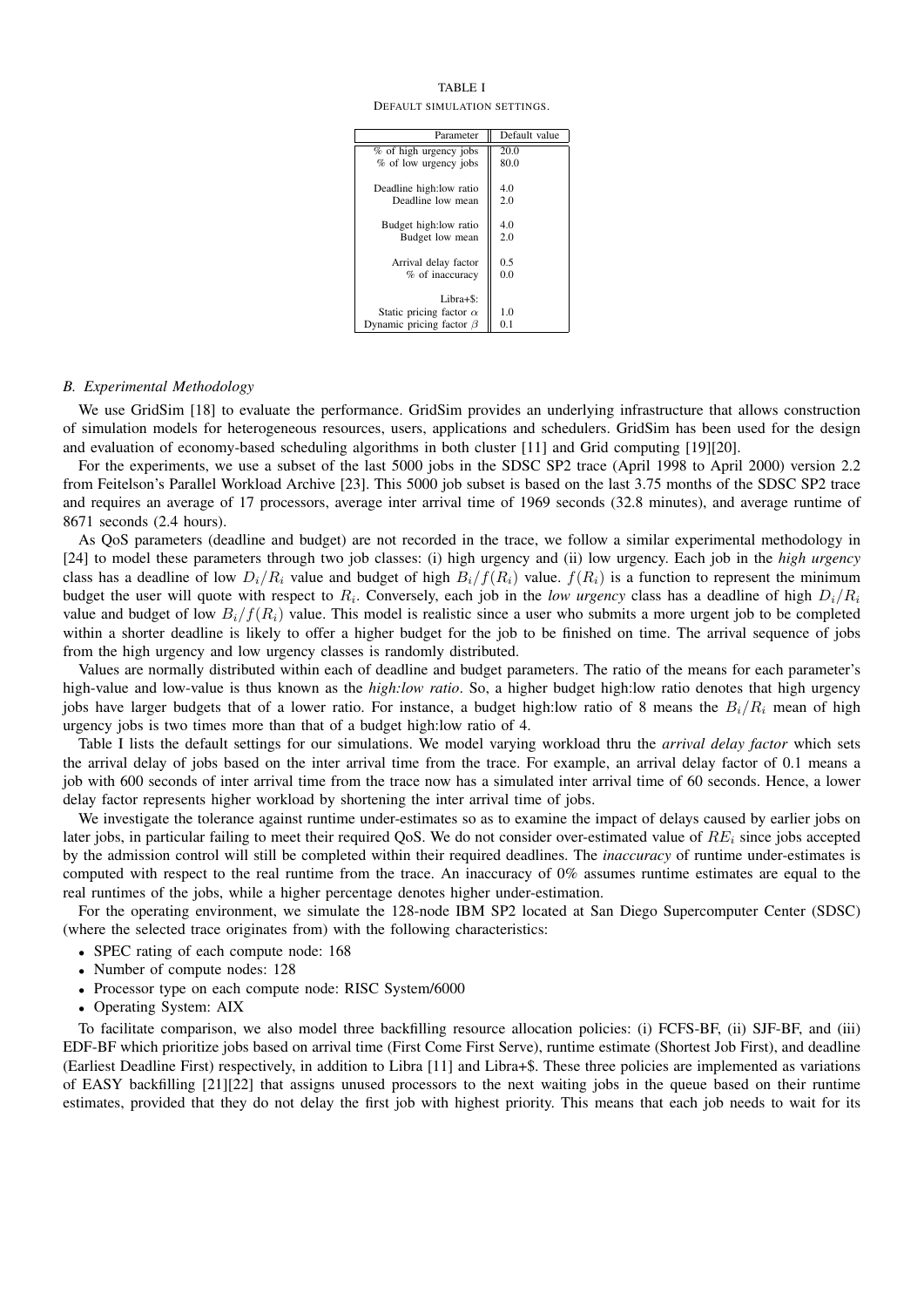

Fig. 2. Impact of decreasing workload. Libra+\$ generates higher Cluster Profitability than all other policies even though it manages similar or lower Job QoS Satisfaction, thus demonstrating the effectiveness of its pricing function in improving the economic benefit of the cluster owner.

required number of processors to be available in order to run since only a single job can run on a processor at any time (i.e. space-shared).

We select EASY backfilling for comparison since it is currently supported and widely used in a number of schedulers, including LoadLeveler [13], LSF [14], and Maui [17]. However, these backfilling policies have very poor performance without job admission control as they are not able to restrict the number of jobs which can overload the cluster. So, we have modified these policies not to run any waiting jobs that have exceeded their deadlines from the queue; the removed jobs are simply treated as rejected. This generous admission control not only allows the policies to choose their highest priority job at the latest time, but also ensures that jobs whose deadlines have lapsed are not unnecessarily run to incur propagated delay for later jobs.

In order to measure the Cluster Profitability metric, we also model the three backfilling policies to incorporate a simple pricing mechanism. The profit of processing a job is only considered when the deadline of the job is met. The user is then charged based on the static base pricing rate  $PBase_j$  of using processing time on node j, so job i has its cost  $C_i = RE_i * PBase_j$ .

Libra [11] uses a pricing function that provides incentives for jobs with more relaxed deadlines to compute a static cost, so job *i* has its cost  $C_i = \gamma * RE_i + \delta * RE_i/D_i$ .  $\gamma$  is a factor for the first component that computes the cost based on the runtime of the job, so that longer jobs are charged more than shorter jobs.  $\delta$  is a factor for the second component that provides incentives for jobs with more relaxed deadlines, so as to encourage users to submit jobs with longer deadlines. For our experiments,  $\gamma = 1$  and  $\delta = 1$ . Libra is used to evaluate the effectiveness of the proposed pricing function in Libra+\$ for improving utility for the cluster owner.

# *C. Varying Cluster Workload*

Figure 2 shows how Libra+\$ performs with respect to other policies for changing cluster workload. We can see that a decreasing workload (increasing arrival delay factor) results in an increasing Job QoS Satisfaction and Cluster Profitability as more jobs can have their deadlines met.

For Job QoS Satisfaction (Figure 2(a)), both Libra and Libra+\$ are able to achieve substantially higher performance than FCFS-BF and EDF-BF since they consider the required QoS (deadline and budget) of each different job and allocate resources proportionally to each job based on its required deadline so that more jobs can be satisfied. However, Libra+\$ has a lower Job QoS satisfaction as compared to Libra. This is because the proposed pricing function computes higher pricing, thus denying jobs with insufficient budgets.

When the cluster workload is high (with lower arrival delay factor), both Libra and Libra+\$ have a lower Job QoS Satisfaction than SJF-BF and EDF-BF. This is due to the fact that in our experiments, the deadlines are always set as larger factors of runtimes. Thus, SJF-BF and EDF-BF are able to exploit this as they have a more favorable selection choice due to their generous admission controls that we implemented to reject jobs only when their deadlines have lapsed, and not when they are submitted. However, both Libra and Libra+\$ are able to overcome this unfairness, as seen in achieving higher Job QoS Satisfaction than SJF-BF and EDF-BF as workload decreases.

On the contrary, Figure 2(b) shows that the proposed pricing function enables Libra+\$ to continue generating significantly higher Cluster Profitability than Libra and SJF-BF even though fewer jobs are accepted, thus proving its effectiveness in improving the cluster owner's economic benefits. Accepting fewer but higher-priced jobs enables Libra+\$ to maintain a higher Cluster Profitability to compensate for a lower Job QoS Satisfaction.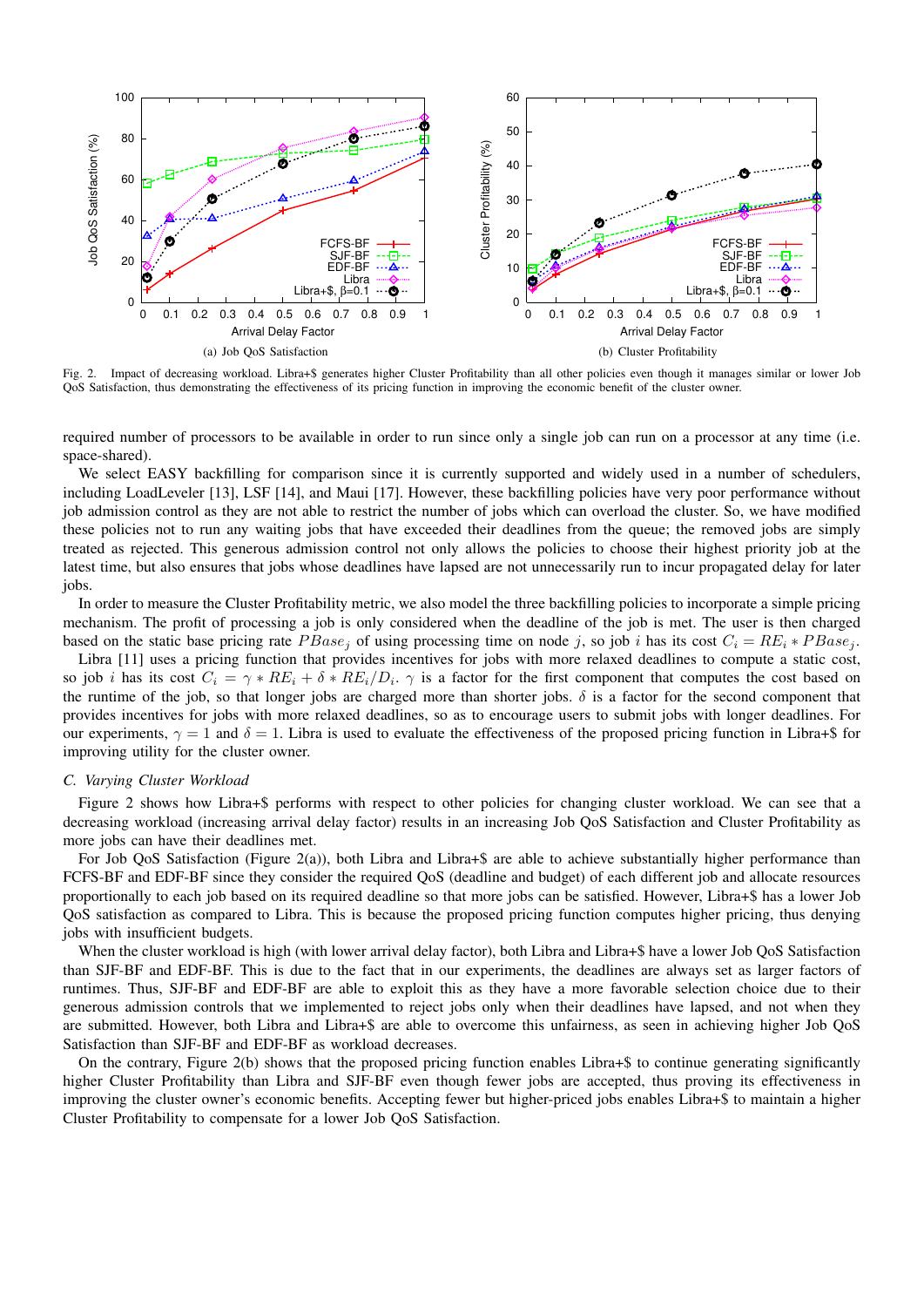

Fig. 3. Impact of increasing dynamic pricing factor β. A higher β returns lower Job QoS Satisfaction, but higher Cluster Profitability. The cluster owner can adjust the value of  $\beta$  to determine the level of sharing for the cluster.

Another interesting point to note is that EDF-BF returns a similar Cluster Profitability as FCFS-BF even though it has a higher Job QoS Satisfaction. This may be due to more urgent jobs being completed first in EDF-BF, but in turn resulting in other less urgent jobs exceeding their deadlines, thus returning similar Cluster Profitability as FCFS-BF.

# *D. Varying Pricing Factor for Different Level of Sharing*

We study the level of sharing supported by Libra+\$. We increase the dynamic pricing factor  $\beta$  to observe its impact on Libra+\$ in supporting the level of sharing.

Figure 3(a) shows that an increasing  $\beta$  for Libra+\$ results in decreasing Job QoS Satisfaction, while Figure 3(b) shows that it results in increasing Cluster Profitability. This demonstrates that the proposed pricing function is able to generate increasing profit even though a decreasing number of jobs is accepted. This is possible since jobs with sufficient budgets are executed at a higher cost (due to higher  $\beta$ ) to compensate for accepting fewer jobs due to insufficient budgets. A point to note from Fig. 3(a) is that if  $\beta$  is set too high, the Job QoS Satisfaction can be lower than other policies such as EDF-BF and FCFS-BF. An increasing  $\beta$  will also ultimately result in lower Cluster Profitability (eg.  $\beta = 1.0$  in Figure 3(b)) since too many jobs are rejected by the high quoted prices.

These results show that the dynamic pricing factor  $\beta$  has a significant impact on both Job QoS Satisfaction and Cluster Profitability. A higher  $\beta$  lowers the level of sharing (a lower Job QoS Satisfaction), but increases the economic benefit of the cluster owner (a higher Cluster Profitability). However,  $\beta$  should not be set too high such that more jobs will be rejected and result in lower profit. Thus, the cluster owner can determine the level of sharing by adjusting the value of  $β$ . This demonstrates the flexibility of the pricing function in enabling the cluster owner to easily configure and determine the level of sharing based on his objective.

Figure 4 presents the impact of decreasing workload on the dynamic pricing factor β. Figure 4(b) shows that Libra+\$ always return a higher Cluster Profitability than Libra, thus demonstrating the effectiveness of its pricing function in computing pricing based on demand (higher pricing for higher workload). This can also be verified by observing Libra+\$ achieving higher Cluster Profitability when the workload is high (arrival delay factor  $\langle 0.5 \rangle$ ) in Figure 4(b), though it manages lower Job OoS Satisfaction in Figure 4(a). In particular, a higher  $\beta$  is still able to generate higher Cluster Profitability with lower Job QoS Satisfaction.

A larger increase in Cluster Profitability is also obtained for higher  $\beta$  as the workload decreases. For example, the Cluster Profitability in Figure 4(b) increases by 25% for  $\beta = 0.5$  (from 32% when the arrival delay factor is 0.25 to 57% when the arrival delay factor is 1.0). On the other hand, there is only an increase of 17% in Cluster Profitability for  $\beta = 0.1$  (from 23% when the arrival delay factor is 0.25 to 40% when the arrival delay factor is 1.0). But again, if  $\beta$  is set too high (eg.  $\beta = 1.0$ compared to  $\beta = 0.5$ ), a smaller increase in Cluster Profitability is obtained instead (only 13% increase from 31% when the arrival delay factor is 0.25 to 44% when the arrival delay factor is 1.0).

However, Figure 5(b) shows that a high  $\beta$  (eg.  $\beta = 1.0$ ) is able to generate higher Cluster Profitability when there are more high urgency jobs, but it can result in lower Cluster Profitability when there are less high urgency jobs. In addition, as seen in Figure 5(a), a high  $\beta$  also has higher Job QoS Satisfaction that gradually increases to almost equivalent to that of low  $\beta$ . This reinforces the need for a cluster owner to be aware of how the configuration of the dynamic pricing factor can easily influence the level of sharing and profit earned for his cluster.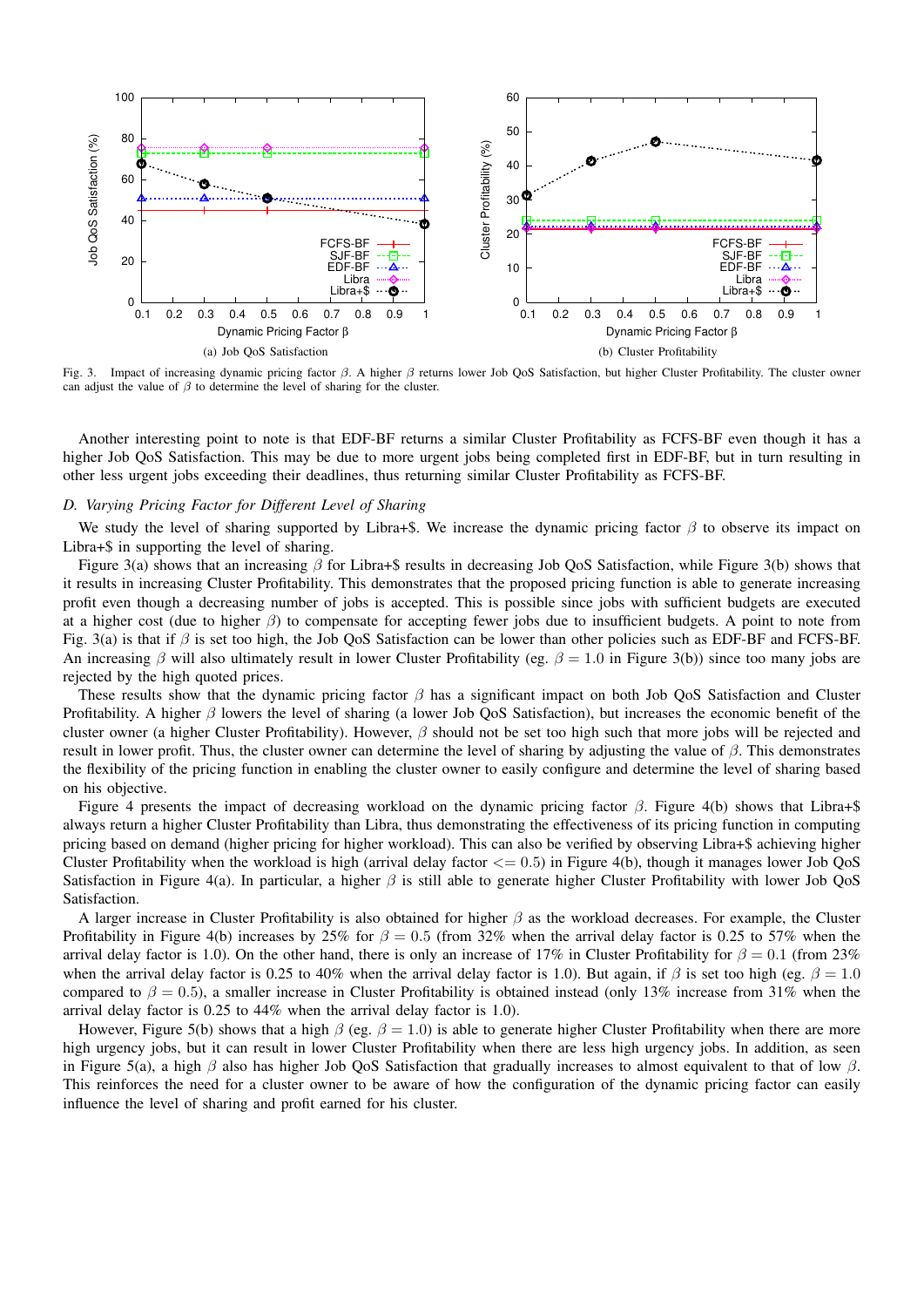

Fig. 4. Impact of decreasing workload with dynamic pricing factor β. Decreasing workload results in a larger increase in Cluster Profitability for higher β, but smaller increase if  $\beta$  is set too high.



Fig. 5. Impact of increasing number of high urgency jobs with dynamic pricing factor β. A higher β will generate higher Cluster Profitability when there are more high urgency jobs, even though it can result in lower Cluster Profitability when there are less high urgency jobs.

#### *E. Tolerance against runtime under-estimates*

Figure 6(a) shows that when there is no runtime under-estimates (0% of inaccuracy of runtime estimates), a higher dynamic pricing factor  $\beta$  for Libra+\$ results in much lower Job OoS Satisfactions. But, with increasing under-estimates (increasing negative inaccuracy), a higher β results in higher Job OoS satisfaction, whereas Libra has the lowest Job OoS satisfaction. This shows that a higher  $\beta$  provides a higher degree of tolerance against runtime under-estimates since fewer jobs are accepted and thus the possibility of delays occurring on later jobs is lower.

Figure 6(b) shows that increasing runtime under-estimates results in the lowest Cluster Profitability for Libra as fewer jobs are accepted due to delays caused by earlier jobs. However, a higher  $\beta$  = for Libra+\$ can still maintain higher Cluster Profitability with increasing runtime under-estimates. This reiterates the effectiveness of the proposed pricing function in improving the economic benefit of the cluster owner, even in the case of runtime under-estimates.

# VIII. CONCLUSION

We have demonstrated the importance of an effective pricing mechanism for achieving utility-driven resource management and allocation in clusters, especially when demand exceeds supply of cluster resources. We show that our enhanced pricing function meets the four essential requirements for pricing of resources. In particular, our pricing function provides flexibility for the cluster owner to easily configure the pricing of his cluster resources to modify the level of sharing. Our pricing function also adapts to the changing supply and demand of resources by computing higher pricing when cluster workload increases. This serves as an effective means for admission control to prevent the cluster from overloading and tolerate against job runtime under-estimates. Finally, the pricing function generates a higher economic benefit for the cluster owner.